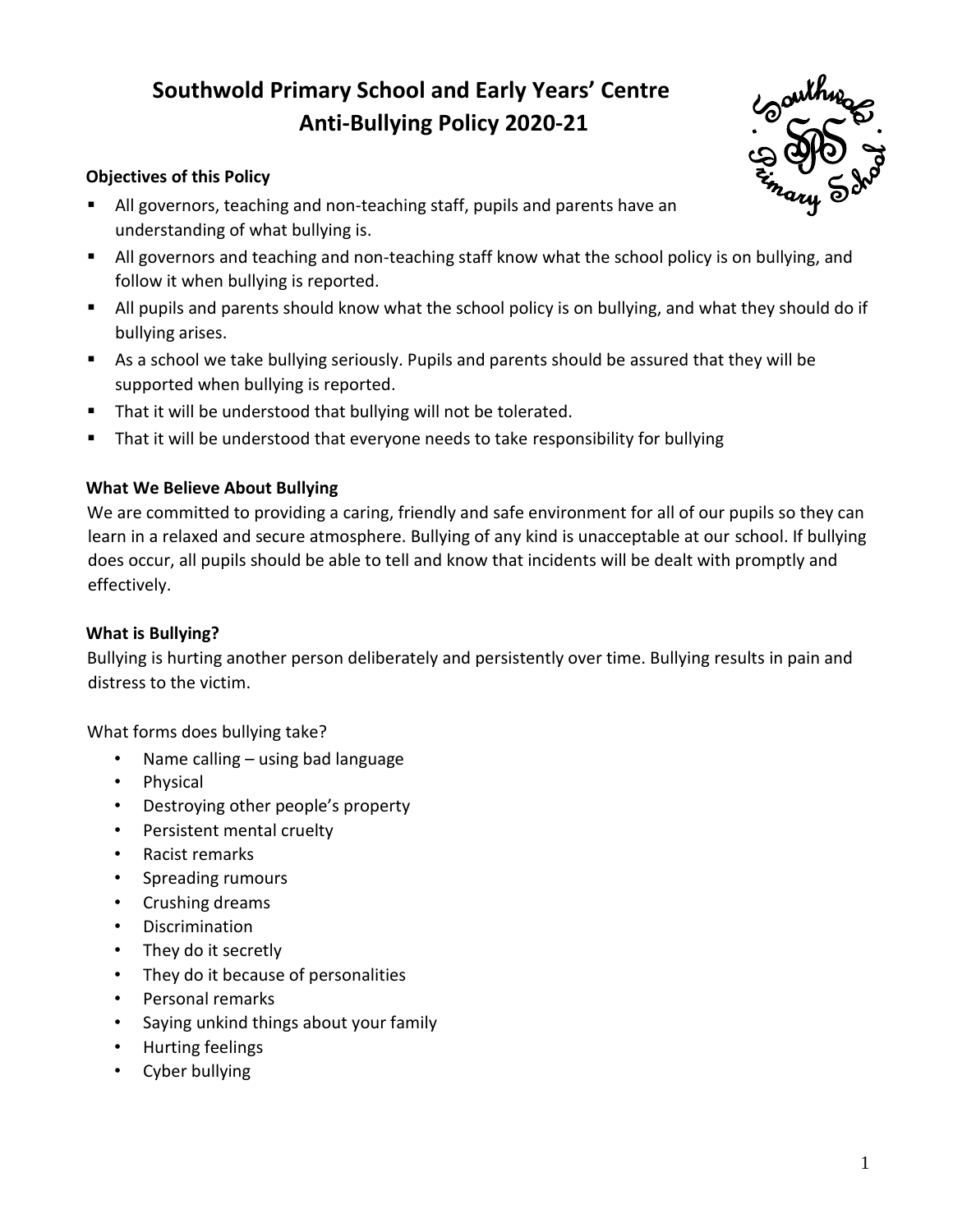To clarify; we understand that bullying can be:

- Emotional being unfriendly, excluding, tormenting (e.g. hiding books, threatening gestures)
- Physical pushing, kicking, hitting, punching or any use of violence
- Racist racial taunts, graffiti, gestures
- Sexual unwanted physical contact or sexually abusive comments
- Homophobic because of, or focusing on, the issue of sexuality
- Verbal name-calling, sarcasm, spreading rumours, teasing
- Cyber All areas of internet ,such as email and internet chat room misuse
- Mobile threats by text messaging and calls
- Misuse of associated technology , i.e. camera and video facilities

#### **Why is it Important to Respond to Bullying**?

- Bullying hurts.
- No one deserves to be a victim of bullying.
- Everybody has the right to be treated with respect.
- So that people will know what to do and bullying can be dealt with
- To make our school a safer place
- To stop people being bullied and help the bullies become better people
- So that everyone is confident about school

### **Signs and Symptoms**

We think that pupils may indicate by signs or behaviour they are being bullied. Adults should be aware of these possible signs and that they should investigate if a pupil's behaviour changes in that a pupil is:

- Frightened of walking to or from school
- Doesn't want to come to school
- Is alone all the time
- Is not doing well in lessons
- Doesn't want to talk to anyone
- Is aggressive
- Shows unusual behaviour
- Appears depressed
- Becomes withdrawn anxious, or lacking in confidence
- Starts stammering
- Feels ill in the morning
- Comes home with clothes torn or books damaged
- Has possessions which are damaged or " go missing"
- Asks for money or starts stealing money
- Has dinner or other monies continually "lost"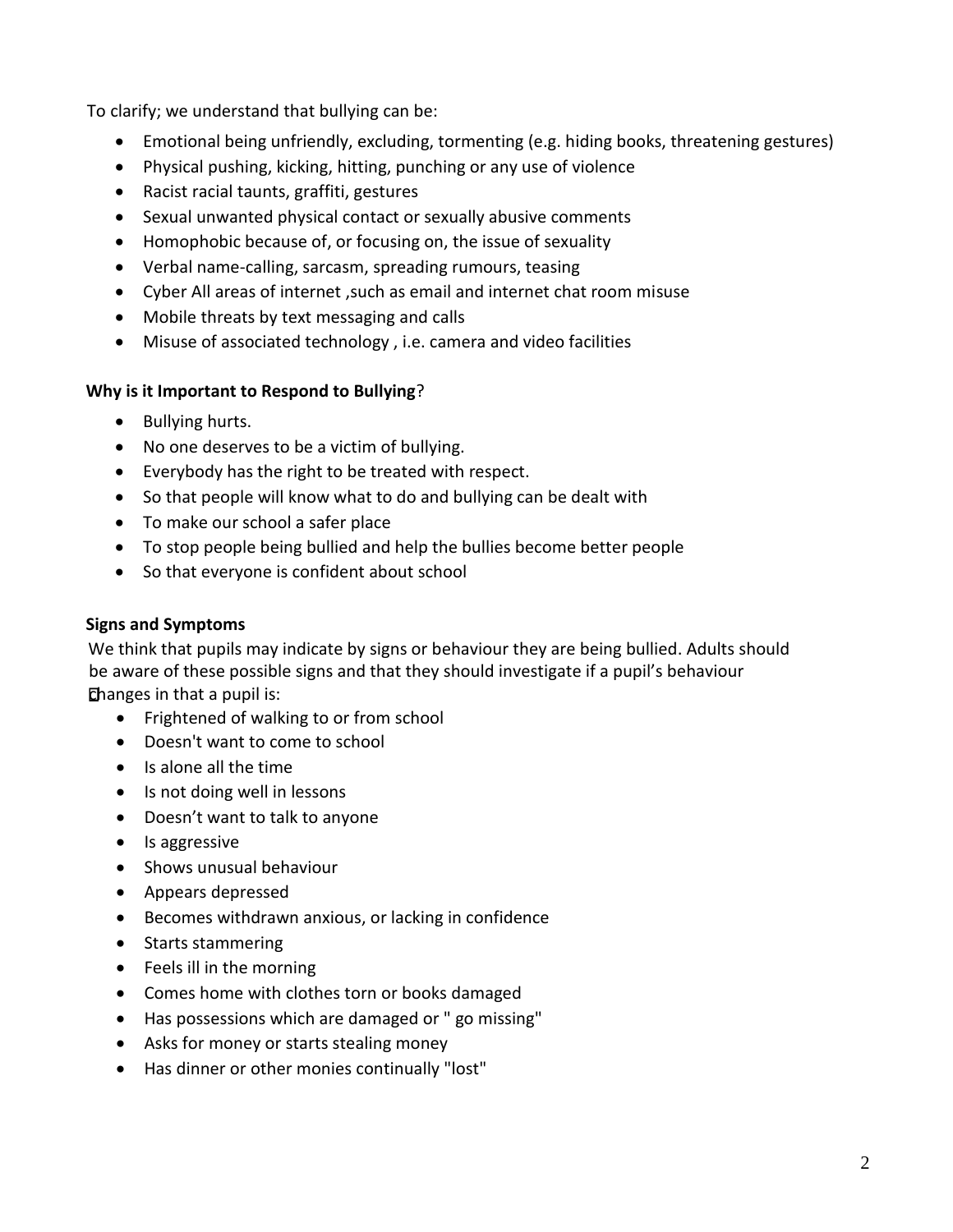- Has unexplained cuts or bruises
- Is bullying other children or siblings
- Stops eating
- Is frightened to say what's wrong

What do we do at Southwold to prevent bullying?

- School Discipline Policy
- School and Class Rules
- Behaviour Leaders
- Pupil Leadership
- Displays
- Star of the Week certificates in Superstars Assembly to make children feel confident
- Learning Mentor, as well as all staff, to talk to
- Reflections in PSHE lessons
- Circle Time
- PSHE assemblies
- Work and activities during Anti-Bullying Week

#### **What happens at our school if bullying is discovered?**

- It is important to tell someone so that the school can help
- Report bullying incidents to staff
- Pupils will be able to write down what has happened on a Behaviour Reflection Form
- We will bring the children together and ask them how they are feeling and ask them to listen to each other and try to reach a way forward
- The bullying behaviour or threats of bullying are investigated by the class teacher or Senior Teacher
- In cases of bullying incidents that are clearly evidenced, these will be recorded by class teachers in the class behaviour log and head teacher or Senior Teacher will be informed
- In serious cases parents will be informed and will be asked to come into a meeting to discuss the problem
- When necessary, governors will be informed by the Head teacher
- The school may arrange a meeting for both bullied child and child accused of bullying and their parents/ carers with a mediator to try to resolve the situation
- If necessary and appropriate, police will be consulted by the Head teacher

#### **Procedures and Support may include:**

- Emotional Literacy individual or small group support
- Learning/Pastoral Mentor support
- Punishments will be tailored to age of child and circumstances. Details of punishments may be confidential.
- The person doing the bullying may be asked to genuinely apologise when they understand how they have hurt the person being bullied